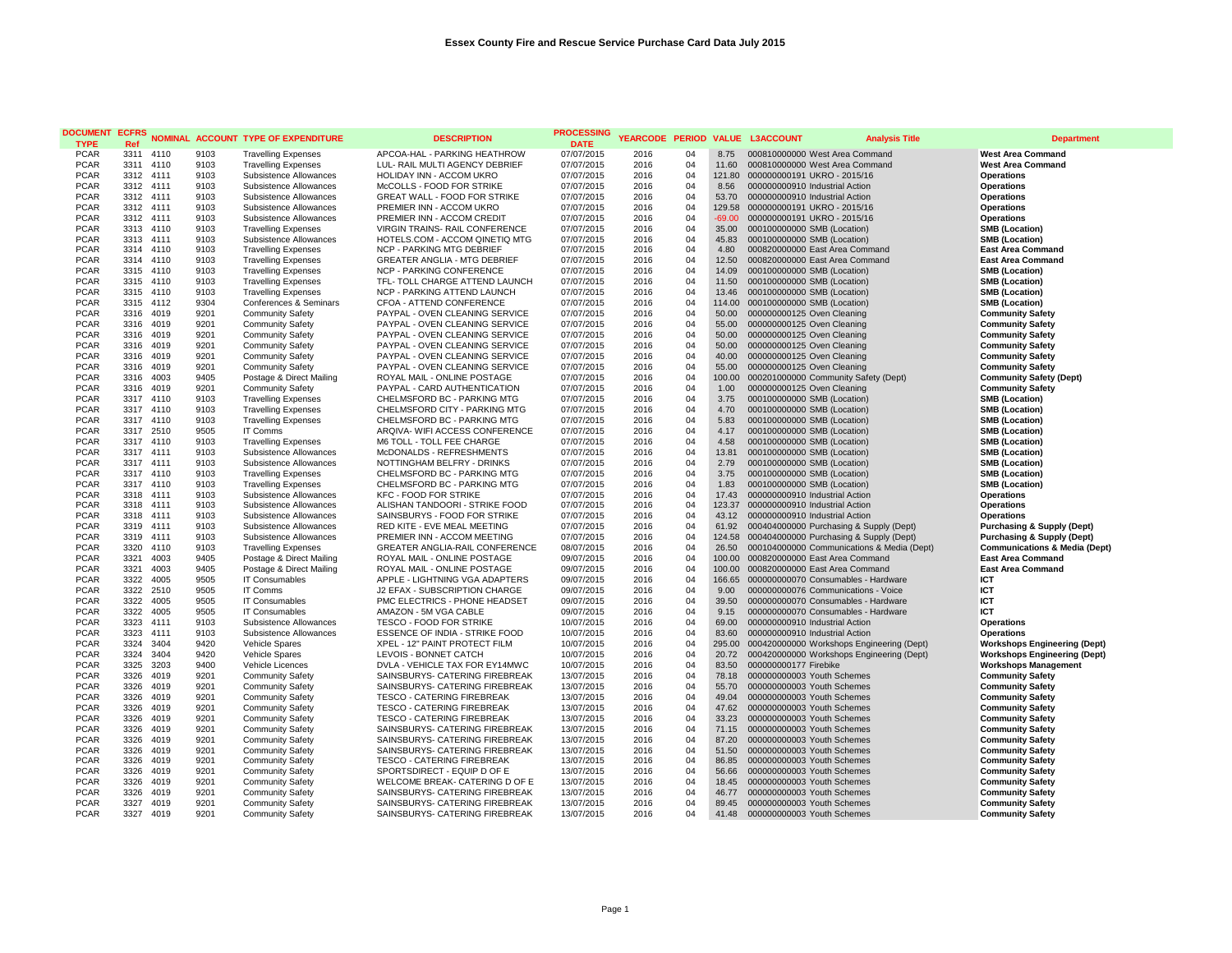| <b>DOCUMENT</b>            | <b>ECFRS</b>      |              |              | <b>NOMINAL ACCOUNT TYPE OF EXPENDITURE</b>                         | <b>DESCRIPTION</b>                                              | PROCESSING               |              |          |                  | YEARCODE PERIOD VALUE L3ACCOUNT                                      | <b>Analysis Title</b>                                              | <b>Department</b>                                        |
|----------------------------|-------------------|--------------|--------------|--------------------------------------------------------------------|-----------------------------------------------------------------|--------------------------|--------------|----------|------------------|----------------------------------------------------------------------|--------------------------------------------------------------------|----------------------------------------------------------|
| <b>TYPE</b>                | Ref               |              |              |                                                                    |                                                                 | <b>DATE</b>              |              |          |                  |                                                                      |                                                                    |                                                          |
| <b>PCAR</b>                | 3328 4110         |              | 9103         | <b>Travelling Expenses</b>                                         | <b>GREATER ANGLIA - RAIL MEETING</b>                            | 13/07/2015               | 2016         | 04       | 26.40            | 000100000000 SMB (Location)                                          |                                                                    | <b>SMB (Location)</b>                                    |
| <b>PCAR</b><br><b>PCAR</b> | 3328 4110         | 4001         | 9103<br>9300 | <b>Travelling Expenses</b>                                         | CHELMSFORD CC- PARKING MEETING<br>AMAZON-HEART OF CHANGE BOOK   | 13/07/2015               | 2016         | 04<br>04 | 6.00             | 000100000000 SMB (Location)                                          |                                                                    | <b>SMB (Location)</b>                                    |
| <b>PCAR</b>                | 3329<br>3329 4001 |              | 9300         | Stationery<br>Stationery                                           | AMAZON-HEART OF CHANGE BOOK                                     | 13/07/2015<br>13/07/2015 | 2016<br>2016 | 04       | 118.80<br>77.94  | 000000000606 Programme 2020<br>000000000606 Programme 2020           |                                                                    | Project 2020<br>Project 2020                             |
| <b>PCAR</b>                | 3329 4111         |              | 9103         | Subsistence Allowances                                             | PREMIER INN-ACCOM RIFA CONFERE                                  | 13/07/2015               | 2016         | 04       | 137.92           | 000103000000 Operations (Dept)                                       |                                                                    | <b>Operations (Dept)</b>                                 |
| <b>PCAR</b>                | 3329 2030         |              | 9301         | Operational Equipment Support                                      | WIGGLE - ELECTROLYTE TABLETS                                    | 13/07/2015               | 2016         | 04       | 472.50           | 000301000000 Technical Services (Dept)                               |                                                                    | <b>Technical Services (Dept)</b>                         |
| <b>PCAR</b>                | 3329 2030         |              | 9301         | Operational Equipment Support                                      | CIRCUIT SPECIALIST - KEYROLL                                    | 13/07/2015               | 2016         | 04       | 54.49            | 000301000000 Technical Services (Dept)                               |                                                                    | <b>Technical Services (Dept)</b>                         |
| <b>PCAR</b>                | 3329              | 4009         | 9103         | <b>Operational Support Costs</b>                                   | AMAZON - EXTERNAL BATTERY PACK                                  | 13/07/2015               | 2016         | 04       | 335.86           | 000103000000 Operations (Dept)                                       |                                                                    | <b>Operations (Dept)</b>                                 |
| <b>PCAR</b>                | 3329              | 4021         | 9201         | Home Safety                                                        | PAYPAL - 24V SDS DRILL X3                                       | 13/07/2015               | 2016         | 04       | 542.50           | 000000000012 Home Safety Visits                                      |                                                                    | <b>Community Safety</b>                                  |
| <b>PCAR</b>                | 3329 2087         |              | 9204         | <b>Water Services</b>                                              | SCREWFIX-ADHESIVE&SEALANT GUN                                   | 13/07/2015               | 2016         | 04       | 20.07            | 000204000000 Water Services (Dept)                                   |                                                                    | <b>Water Services (Dept)</b>                             |
| <b>PCAR</b>                | 3330              | 4019         | 9201         | <b>Community Safety</b>                                            | T J MORRIS - CATERING D OF E                                    | 13/07/2015               | 2016         | 04       | 13.41            | 000000000003 Youth Schemes                                           |                                                                    | <b>Community Safety</b>                                  |
| <b>PCAR</b>                | 3330              | 4019         | 9201         | <b>Community Safety</b>                                            | CO-OP-CATERING D OF E TRAINING                                  | 13/07/2015               | 2016         | 04       | 35.61            | 000000000003 Youth Schemes                                           |                                                                    | <b>Community Safety</b>                                  |
| <b>PCAR</b>                | 3330              | 4019         | 9201         | <b>Community Safety</b>                                            | GREGGS-CATERING D OF E TRAININ                                  | 13/07/2015               | 2016         | 04       | 7.25             | 000000000003 Youth Schemes                                           |                                                                    | <b>Community Safety</b>                                  |
| <b>PCAR</b>                | 3330              | 4019         | 9201         | <b>Community Safety</b>                                            | CO-OP-CATERING D OF E TRAINING                                  | 13/07/2015               | 2016         | 04       | 12.23            | 000000000003 Youth Schemes                                           |                                                                    | <b>Community Safety</b>                                  |
| <b>PCAR</b>                | 3330              | 4019         | 9201         | <b>Community Safety</b>                                            | ORDANCE SURVEY- ONLINE MAPPING                                  | 13/07/2015               | 2016         | 04       | 16.66            | 000000000003 Youth Schemes                                           |                                                                    | <b>Community Safety</b>                                  |
| <b>PCAR</b>                | 3330              | 4019         | 9201         | <b>Community Safety</b>                                            | ASDA - CATERING D OF E                                          | 13/07/2015               | 2016         | 04       | 47.19            | 000000000003 Youth Schemes                                           |                                                                    | <b>Community Safety</b>                                  |
| <b>PCAR</b>                | 3330 4019         |              | 9201         | <b>Community Safety</b>                                            | <b>BOOTS - RE-HYDRATION POWDER</b>                              | 13/07/2015               | 2016         | 04       | 7.47             | 000000000003 Youth Schemes                                           |                                                                    | <b>Community Safety</b>                                  |
| <b>PCAR</b>                | 3330 4019         |              | 9201         | <b>Community Safety</b>                                            | MANDALE - CAMPING FEES                                          | 13/07/2015               | 2016         | 04       | 94.50            | 000000000003 Youth Schemes                                           |                                                                    | <b>Community Safety</b>                                  |
| <b>PCAR</b>                | 3330              | 4019         | 9201         | <b>Community Safety</b>                                            | McDONALDS - BREAKFAST                                           | 13/07/2015               | 2016         | 04       | 11.46            | 000000000003 Youth Schemes                                           |                                                                    | <b>Community Safety</b>                                  |
| <b>PCAR</b>                | 3330 4019         |              | 9201         | <b>Community Safety</b>                                            | WATERLOO INN - EVE MEAL D OF E                                  | 13/07/2015               | 2016         | 04       | 54.58            | 000000000003 Youth Schemes                                           |                                                                    | <b>Community Safety</b>                                  |
| <b>PCAR</b>                | 3330              | 4019         | 9201         | <b>Community Safety</b>                                            | CO-OP - CATERING EXPEDIATION                                    | 13/07/2015               | 2016         | 04       | 12.46            | 000000000003 Youth Schemes                                           |                                                                    | <b>Community Safety</b>                                  |
| <b>PCAR</b>                | 3330              | 4019         | 9201         | <b>Community Safety</b>                                            | CO-OP - CATERING EXPEDIATION                                    | 13/07/2015               | 2016         | 04       | 2.60             | 000000000003 Youth Schemes                                           |                                                                    | <b>Community Safety</b>                                  |
| <b>PCAR</b>                | 3331 2030         |              | 9210         | Operational Equipment Support                                      | UKPOS-2 XA5 LEAFLET DISPENSERS                                  | 13/07/2015               | 2016         | 04       | 22.58            | 000210000000 Emergency Planning (Dept)                               |                                                                    | <b>Emergency Planning (Dept)</b>                         |
| <b>PCAR</b>                | 3332              | 6099         | 9100         | Subscriptions - Corporate                                          | <b>ICO-DATA PROTECTION REGISTRAT</b>                            | 14/07/2015               | 2016         | 04       | 500.00           | 000100000000 SMB (Location)                                          |                                                                    | <b>SMB (Location)</b>                                    |
| <b>PCAR</b>                | 3333              | 4110         | 9103         | <b>Travelling Expenses</b>                                         | TRAINLINE-RAIL FRQUENTIS FORUM                                  | 14/07/2015               | 2016         | 04<br>04 | 199.00           |                                                                      | 000000048000 ICT - Control Room Relocation & Refresh to Operations |                                                          |
| <b>PCAR</b><br><b>PCAR</b> | 3333 4111<br>3334 |              | 9103         | Subsistence Allowances                                             | McDONALDS - FOOD FOR STRIKE                                     | 14/07/2015               | 2016         |          | 11.80<br>40.00   | 000000000910 Industrial Action                                       |                                                                    | <b>Operations</b><br><b>East Area Command</b>            |
| <b>PCAR</b>                | 3335              | 4015<br>0702 | 8200<br>9304 | <b>Community Commanders Funds</b><br>External Training - L&D Panel | BELGRAVIA FLORIST - FLOWERS<br>DSA - THEORY TEST LGV TRAINING   | 14/07/2015<br>14/07/2015 | 2016<br>2016 | 04<br>04 | 12.00            | 000820000000 East Area Command<br>000000000734 Driving - Theory Test |                                                                    | <b>Training</b>                                          |
| <b>PCAR</b>                | 3336              | 4111         | 9103         | Subsistence Allowances                                             | THE BIRD IN HAND - ACCOM MTG                                    | 14/07/2015               | 2016         | 04       | 141.66           | 000304000000 Training (Dept)                                         |                                                                    | <b>Training (Dept)</b>                                   |
| <b>PCAR</b>                | 3337 4111         |              | 9103         | Subsistence Allowances                                             | HOLIDAY INN - ACCOM CFOA MTG                                    | 14/07/2015               | 2016         | 04       | 74.37            | 000202000000 Workplace Safety (Dept)                                 |                                                                    | <b>Workplace Safety (Dept)</b>                           |
| <b>PCAR</b>                | 3337              | 4037         | 9202         | <b>Fire Prevention Support</b>                                     | SAINSBURYS- CATERING CPD EVENT                                  | 14/07/2015               | 2016         | 04       | 4.50             | 000202000000 Workplace Safety (Dept)                                 |                                                                    | <b>Workplace Safety (Dept)</b>                           |
| <b>PCAR</b>                | 3337 4111         |              | 9103         | Subsistence Allowances                                             | CO-OP - FOOD FOR STRIKE                                         | 14/07/2015               | 2016         | 04       | 9.23             | 000000000910 Industrial Action                                       |                                                                    | <b>Operations</b>                                        |
| <b>PCAR</b>                | 3337 4111         |              | 9103         | Subsistence Allowances                                             | WO-FAT - FOOD FOR STRIKE                                        | 14/07/2015               | 2016         | 04       | 44.00            | 000000000910 Industrial Action                                       |                                                                    | <b>Operations</b>                                        |
| <b>PCAR</b>                | 3337              | 4111         | 9103         | Subsistence Allowances                                             | MET POLICE - FOOD FOR STRIKE                                    | 14/07/2015               | 2016         | 04       | 33.67            | 000000000910 Industrial Action                                       |                                                                    | <b>Operations</b>                                        |
| <b>PCAR</b>                | 3337              | 4110         | 9103         | <b>Travelling Expenses</b>                                         | CHELMSFORD BC - PARKING MTG                                     | 14/07/2015               | 2016         | 04       | 5.00             | 000202000000 Workplace Safety (Dept)                                 |                                                                    | <b>Workplace Safety (Dept)</b>                           |
| <b>PCAR</b>                | 3338 4110         |              | 9210         | <b>Travelling Expenses</b>                                         | CHAUFFEUR BUS-TRAVEL AIRPORT                                    | 14/07/2015               | 2016         | 04       | 98.00            | 000210000000 Emergency Planning (Dept)                               |                                                                    | <b>Emergency Planning (Dept)</b>                         |
| <b>PCAR</b>                | 3338 4110         |              | 9210         | <b>Travelling Expenses</b>                                         | TAXI STOCKHOLM-HOTEL TO A/POT                                   | 14/07/2015               | 2016         | 04       | 12.20            | 000210000000 Emergency Planning (Dept)                               |                                                                    | <b>Emergency Planning (Dept)</b>                         |
| <b>PCAR</b>                | 3338              | 4111         | 9210         | Subsistence Allowances                                             | MORNINGTON HOTEL - FOOD MTG                                     | 14/07/2015               | 2016         | 04       | 21.90            | 000210000000 Emergency Planning (Dept)                               |                                                                    | <b>Emergency Planning (Dept)</b>                         |
| <b>PCAR</b>                | 3338 4111         |              | 9210         | Subsistence Allowances                                             | <b>GORGEOUS KITCHEN - FOOD</b>                                  | 14/07/2015               | 2016         | 04       | 11.17            | 000210000000 Emergency Planning (Dept)                               |                                                                    | <b>Emergency Planning (Dept)</b>                         |
| <b>PCAR</b>                | 3338              | 4110         | 9210         | <b>Travelling Expenses</b>                                         | CHAUFFEUR BUS - TRAVEL AIRPORT                                  | 14/07/2015               | 2016         | 04       | 95.00            | 000210000000 Emergency Planning (Dept)                               |                                                                    | <b>Emergency Planning (Dept)</b>                         |
| <b>PCAR</b>                | 3338              | 4111         | 9210         | Subsistence Allowances                                             | HOTEL FLAMMINGO - MEAL                                          | 14/07/2015               | 2016         | 04       | 6.36             | 000210000000 Emergency Planning (Dept)                               |                                                                    | <b>Emergency Planning (Dept)</b>                         |
| <b>PCAR</b>                | 3339 2016         |              | 9504         | <b>Fitness Equipment</b>                                           | AMAZON- BLOOD PRESSURE MONITOR                                  | 14/07/2015               | 2016         | 04       | 44.17            | 000000000000 Not Analysed                                            |                                                                    | <b>Human Resources</b>                                   |
| <b>PCAR</b>                | 3339 2017         |              | 9401         | Canteen Equipment                                                  | CURRYS - DISHWASHER FOR W79                                     | 14/07/2015               | 2016         | 04       | 158.32           | 000079000000 Wethersfield Fire Station (Location)                    |                                                                    | <b>Wethersfield Fire Station (Location)</b>              |
| <b>PCAR</b><br><b>PCAR</b> | 3339<br>3339 2017 | 4005         | 9505<br>9401 | <b>IT Consumables</b><br>Canteen Equipment                         | EAGLE CONTROLS - TIME/TEMP DIS<br>CURRYS - FREEZER UNDERCOUNTER | 14/07/2015<br>14/07/2015 | 2016<br>2016 | 04<br>04 | 805.00<br>207.50 | 000102000000 Control (Dept)                                          | 000053000000 USAR (Station 014) use 000 014 000 000                | Control (Dept)<br>USAR (Station 014) use 000 014 000 000 |
| <b>PCAR</b>                | 3339              | 4005         | 9505         | <b>IT Consumables</b>                                              | EFAX - RENEWAL FAX LINE                                         | 14/07/2015               | 2016         | 04       | 27.00            | 000404000000 Purchasing & Supply (Dept)                              |                                                                    | <b>Purchasing &amp; Supply (Dept)</b>                    |
| <b>PCAR</b>                | 3339              | 2016         | 9304         | <b>Fitness Equipment</b>                                           | MORTON MEDICAL - TEST CHART                                     | 14/07/2015               | 2016         | 04       | 17.45            | 000504000000 Human Resources (Dept)                                  |                                                                    | <b>Human Resources (Dept)</b>                            |
| <b>PCAR</b>                | 3339              | 4112         | 9304         | Conferences & Seminars                                             | CFOA - CONFERENCE                                               | 14/07/2015               | 2016         | 04       | 228.00           | 000304000000 Training (Dept)                                         |                                                                    | <b>Training (Dept)</b>                                   |
| <b>PCAR</b>                | 3339 4111         |              | 9103         | Subsistence Allowances                                             | BELFRY - ACCOM CONFERENCE                                       | 14/07/2015               | 2016         | 04       | 120.83           | 000304000000 Training (Dept)                                         |                                                                    | <b>Training (Dept)</b>                                   |
| <b>PCAR</b>                | 3339 4019         |              | 9201         | <b>Community Safety</b>                                            | ASDA- 10 X 3L VEG OIL FOR DEMO                                  | 14/07/2015               | 2016         | 04       | 55.10            | 000201000000 Community Safety (Dept)                                 |                                                                    | <b>Community Safety (Dept)</b>                           |
| <b>PCAR</b>                | 3339              | 4008         | 9104         | Media Expenses                                                     | PLASTIC ID - MAGICARD ID                                        | 14/07/2015               | 2016         | 04       | 102.50           | 000104000000 Communications & Media (Dept)                           |                                                                    | <b>Communications &amp; Media (Dept)</b>                 |
| <b>PCAR</b>                | 3339              | 4019         | 9201         | <b>Community Safety</b>                                            | <b>REALLY USEFUL - 64L BOXES</b>                                | 14/07/2015               | 2016         | 04       | 111.83           | 000000000012 Home Safety Visits                                      |                                                                    | <b>Community Safety</b>                                  |
| <b>PCAR</b>                | 3339              | 4111         | 9103         | Subsistence Allowances                                             | TRAVELODGE - ACCOM CONFERENCE                                   | 14/07/2015               | 2016         | 04       | 44.16            | 000000000000 Not Analysed                                            |                                                                    | <b>Operations</b>                                        |
| <b>PCAR</b>                | 3339              | 1050         | 9405         | <b>Building Maintenance</b>                                        | SCREWFIX - SCREW, BLADES & ADH                                  | 14/07/2015               | 2016         | 04       | 21.34            | 000405000000 Property (Dept)                                         |                                                                    | <b>Property (Dept)</b>                                   |
| <b>PCAR</b>                | 3340 4110         |              | 9103         | <b>Travelling Expenses</b>                                         | <b>HEATHROW - PARKING</b>                                       | 20/07/2015               | 2016         | 04       | 49.00            | 000400000000 Workshops Management (Dept)                             |                                                                    | <b>Workshops Management (Dept)</b>                       |
| <b>PCAR</b>                | 3340 4111         |              | 9103         | Subsistence Allowances                                             | PREMIER INN-ACCOM & MEALS                                       | 20/07/2015               | 2016         | 04       | 118.75           | 000400000000 Workshops Management (Dept)                             |                                                                    | <b>Workshops Management (Dept)</b>                       |
| <b>PCAR</b>                | 3340              | 4111         | 9103         | Subsistence Allowances                                             | <b>RED KITE-MEALS</b>                                           | 20/07/2015               | 2016         | 04       | 39.95            | 000400000000 Workshops Management (Dept)                             |                                                                    | <b>Workshops Management (Dept)</b>                       |
| <b>PCAR</b>                | 3340 4111         |              | 9103         | Subsistence Allowances                                             | RED KITE - ACCOM & MEALS                                        | 20/07/2015               | 2016         | 04       | 144.58           | 000400000000 Workshops Management (Dept)                             |                                                                    | <b>Workshops Management (Dept)</b>                       |
| <b>PCAR</b>                | 3340              | 4111         | 9103         | Subsistence Allowances                                             | PREMIER INN-MEAL                                                | 20/07/2015               | 2016         | 04       | 20.64            | 000400000000 Workshops Management (Dept)                             |                                                                    | <b>Workshops Management (Dept)</b>                       |
| <b>PCAR</b>                | 3341              | 4006         | 9303         | Health & Safety                                                    | MRS COD - CATERING RESILIENCE                                   | 21/07/2015               | 2016         | 04       | 86.90            | 000000000910 Industrial Action                                       |                                                                    | <b>Health &amp; Safety</b>                               |
| <b>PCAR</b>                | 3341              | 4006         | 9303         | Health & Safety                                                    | DLR - RAIL H&S EXHIBITION                                       | 21/07/2015               | 2016         | 04       | 4.80             | 000000000000 Not Analysed                                            |                                                                    | <b>Health &amp; Safety</b>                               |
| <b>PCAR</b>                | 3341              | 4006         | 9303         | Health & Safety                                                    | DLR - RAIL H&S EXHIBITION                                       | 21/07/2015               | 2016         | 04       | 31.20            | 000000000000 Not Analysed                                            |                                                                    | <b>Health &amp; Safety</b>                               |
| <b>PCAR</b>                | 3341              | 4006         | 9303         | Health & Safety                                                    | CHELMSFORD BC-PARKING                                           | 21/07/2015               | 2016         | 04       | 1.83             | 000000000000 Not Analysed                                            |                                                                    | <b>Health &amp; Safety</b>                               |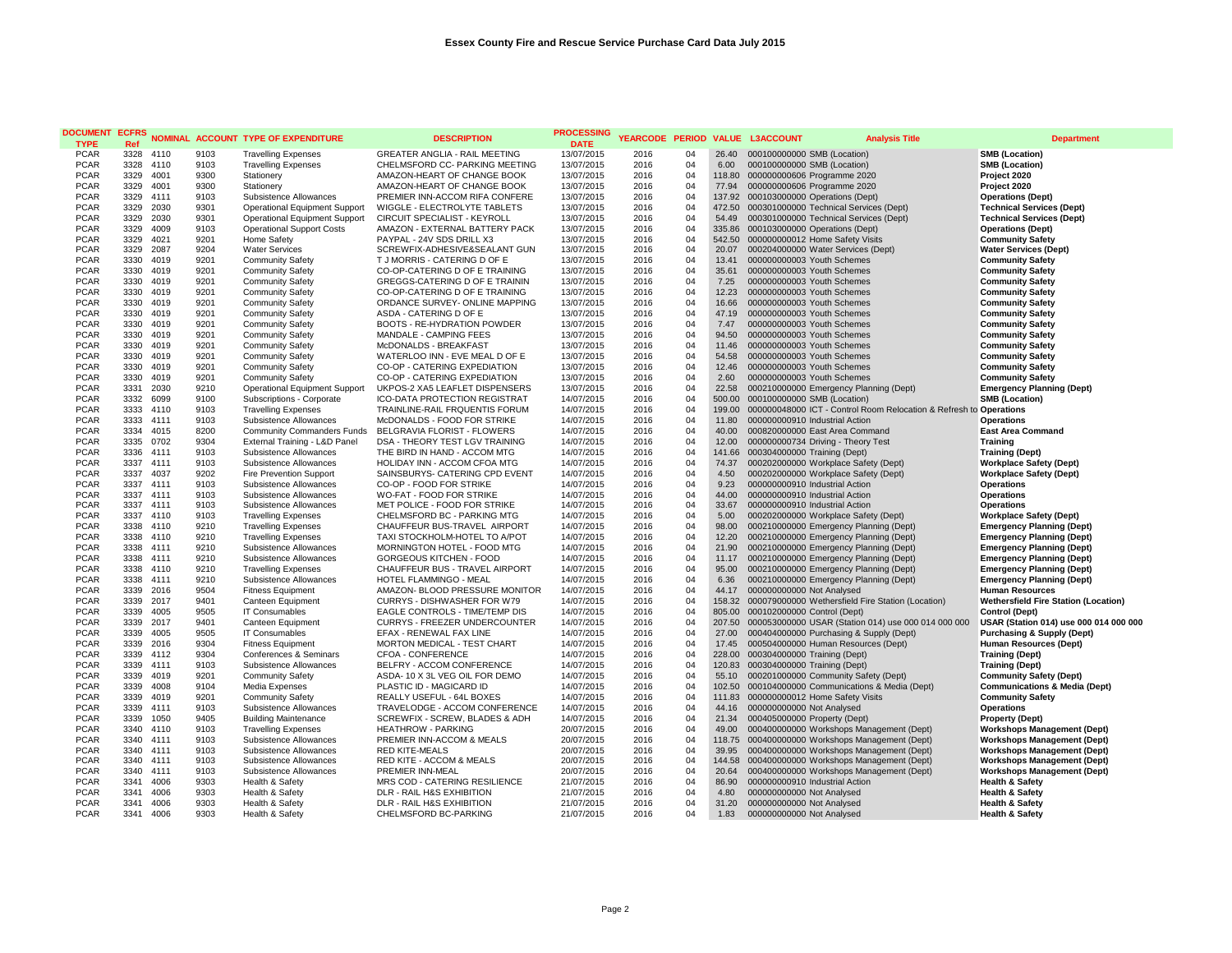| <b>DOCUMENT</b><br><b>TYPE</b> | <b>ECFRS</b><br>Ref |              |              | NOMINAL ACCOUNT TYPE OF EXPENDITURE                | <b>DESCRIPTION</b>                                         | PROCESSING<br><b>DATE</b> |              |          |                | YEARCODE PERIOD VALUE L3ACCOUNT                          | <b>Analysis Title</b>                                  | <b>Department</b>                                  |
|--------------------------------|---------------------|--------------|--------------|----------------------------------------------------|------------------------------------------------------------|---------------------------|--------------|----------|----------------|----------------------------------------------------------|--------------------------------------------------------|----------------------------------------------------|
| <b>PCAR</b>                    | 3341                | 4006         | 9303         | Health & Safety                                    | CHELMSFORD BC-PARKING                                      | 21/07/2015                | 2016         | 04       |                | 20.83 000000000000 Not Analysed                          |                                                        | <b>Health &amp; Safety</b>                         |
| <b>PCAR</b>                    | 3341                | 4006         | 9303         | Health & Safety                                    | M6 TOLL-VISIT TO MANC FRS                                  | 21/07/2015                | 2016         | 04       | 4.58           | 000000000000 Not Analysed                                |                                                        | <b>Health &amp; Safety</b>                         |
| <b>PCAR</b>                    | 3341                | 4006         | 9303         | Health & Safety                                    | M6 TOLL-VISIT TO MANC FRS                                  | 21/07/2015                | 2016         | 04       | 4.58           | 000000000000 Not Analysed                                |                                                        | <b>Health &amp; Safety</b>                         |
| <b>PCAR</b>                    | 3342                | 4111         | 9103         | Subsistence Allowances                             | PREMIER INN- ACCOM                                         | 21/07/2015                | 2016         | 04       |                | 199.38 000100000000 SMB (Location)                       |                                                        | <b>SMB (Location)</b>                              |
| <b>PCAR</b>                    | 3343                | 4111         | 9103         | Subsistence Allowances                             | <b>HEATHROW-ACCOM</b>                                      | 21/07/2015                | 2016         | 04       |                | 51.92  000301000000 Technical Services (Dept)            |                                                        | <b>Technical Services (Dept)</b>                   |
| <b>PCAR</b>                    | 3343                | 2030         | 9301         | Operational Equipment Support                      | SCREWFIX-WET/DRY VACCUM                                    | 21/07/2015                | 2016         | 04       | 454.16         | 000000000000 Not Analysed                                |                                                        | <b>Technical Services</b>                          |
| <b>PCAR</b>                    | 3343                | 4111         | 9103         | Subsistence Allowances                             | M&S-FOOD H&S EXHIBTION                                     | 21/07/2015                | 2016         | 04       | 11.88          | 000301000000 Technical Services (Dept)                   |                                                        | <b>Technical Services (Dept)</b>                   |
| <b>PCAR</b>                    | 3343                | 4110         | 9103         | <b>Travelling Expenses</b>                         | LUL TICKET-RAIL H&S EXHIBTION                              | 21/07/2015                | 2016         | 04       | 17.00          | 000301000000 Technical Services (Dept)                   |                                                        | <b>Technical Services (Dept)</b>                   |
| <b>PCAR</b>                    | 3343                | 4111         | 9103         | Subsistence Allowances                             | PREMIER INN-ACCOM                                          | 21/07/2015                | 2016         | 04       | 74.79          | 000301000000 Technical Services (Dept)                   |                                                        | <b>Technical Services (Dept)</b>                   |
| <b>PCAR</b>                    | 3343                | 2030         | 9301         | Operational Equipment Support                      | SCREWFIX-WET/DRY VACCUM                                    | 21/07/2015                | 2016         | 04       | $-158.33$      | 000000000000 Not Analysed                                |                                                        | <b>Technical Services</b>                          |
| <b>PCAR</b>                    | 3344                | 4110<br>4019 | 9103         | <b>Travelling Expenses</b>                         | <b>CONF ASHTON-CAR PARK</b>                                | 21/07/2015                | 2016         | 04       | 19.50          |                                                          | 000209000000 Corporate Risk & Business Continuity (Dep | Corporate Risk & Business Continuity (Dept)        |
| <b>PCAR</b><br><b>PCAR</b>     | 3345<br>3345 4019   |              | 9201<br>9201 | <b>Community Safety</b><br><b>Community Safety</b> | SLUG&LETTUCE-MEAL<br>BEEFEATER-MEAL                        | 21/07/2015<br>21/07/2015  | 2016<br>2016 | 04<br>04 | 27.25<br>73.74 | 000000000003 Youth Schemes<br>000000000000 Not Analysed  |                                                        | <b>Community Safety</b><br><b>Community Safety</b> |
| <b>PCAR</b>                    | 3346 4111           |              | 9103         | Subsistence Allowances                             | <b>GRT ANGLIA-RAIL MEETING</b>                             |                           | 2016         | 04       | 22.40          | 000000000000 Not Analysed                                |                                                        | <b>Operations</b>                                  |
| <b>PCAR</b>                    | 3346                | 4111         | 9103         | Subsistence Allowances                             | NCP CAR PARK MEETING                                       | 21/07/2015<br>21/07/2015  | 2016         | 04       | 3.08           | 000000000000 Not Analysed                                |                                                        | <b>Operations</b>                                  |
| <b>PCAR</b>                    | 3346                | 4111         | 9103         | Subsistence Allowances                             | SEA VIEW-MEAL RESILIENCE                                   | 21/07/2015                | 2016         | 04       | 65.17          | 000000000910 Industrial Action                           |                                                        | <b>Operations</b>                                  |
| <b>PCAR</b>                    | 3346                | 4111         | 9103         | Subsistence Allowances                             | <b>TESCO-FOOD RESILIENCE</b>                               | 21/07/2015                | 2016         | 04       | 13.50          | 000000000910 Industrial Action                           |                                                        | Operations                                         |
| <b>PCAR</b>                    | 3346 4111           |              | 9103         | Subsistence Allowances                             | MACDONALDS-FOOD RESILIENCE                                 | 21/07/2015                | 2016         | 04       | 32.85          | 000000000910 Industrial Action                           |                                                        | Operations                                         |
| <b>PCAR</b>                    | 3346 4111           |              | 9103         | Subsistence Allowances                             | HENRY BODDINGTON-FOOD                                      | 21/07/2015                | 2016         | 04       | 40.11          | 000000000000 Not Analysed                                |                                                        | Operations                                         |
| <b>PCAR</b>                    | 3346 4111           |              | 9103         | Subsistence Allowances                             | PREMIER INN-ACCOM                                          | 21/07/2015                | 2016         | 04       |                | 205.00 000000000000 Not Analysed                         |                                                        | Operations                                         |
| <b>PCAR</b>                    | 3346                | 4111         | 9103         | Subsistence Allowances                             | HENRY BODDINGTON-FOOD                                      | 21/07/2015                | 2016         | 04       | 10.64          | 000000000000 Not Analysed                                |                                                        | Operations                                         |
| <b>PCAR</b>                    | 3347                | 6899         | 9402         | Miscellaneous Expenses                             | OPPASSESSMENT-MBTI ASSESSMENT                              | 21/07/2015                | 2016         | 04       | 55.20          | 000100000000 SMB (Location)                              |                                                        | <b>SMB (Location)</b>                              |
| <b>PCAR</b>                    | 3347                | 4110         | 9103         | <b>Travelling Expenses</b>                         | CHELMSFORD BC-PARKING                                      | 21/07/2015                | 2016         | 04       | 2.42           | 000100000000 SMB (Location)                              |                                                        | <b>SMB (Location)</b>                              |
| <b>PCAR</b>                    | 3347 4110           |              | 9103         | <b>Travelling Expenses</b>                         | CHELMSFORD BC-PARKING                                      | 21/07/2015                | 2016         | 04       | 1.83           | 000100000000 SMB (Location)                              |                                                        | <b>SMB (Location)</b>                              |
| <b>PCAR</b>                    | 3347 4110           |              | 9103         | <b>Travelling Expenses</b>                         | CHELMSFORD BC-PARKING                                      | 21/07/2015                | 2016         | 04       | 1.83           | 000100000000 SMB (Location)                              |                                                        | <b>SMB (Location)</b>                              |
| <b>PCAR</b>                    | 3348                | 4111         | 9103         | Subsistence Allowances                             | REDSPOTTED-RAIL                                            | 21/07/2015                | 2016         | 04       | 56.20          | 000201000000 Community Safety (Dept)                     |                                                        | <b>Community Safety (Dept)</b>                     |
| <b>PCAR</b>                    | 3348 4111           |              | 9103         | Subsistence Allowances                             | REDSPOTTED-RAIF IFE                                        | 21/07/2015                | 2016         | 04       | 76.60          | 000201000000 Community Safety (Dept)                     |                                                        | <b>Community Safety (Dept)</b>                     |
| <b>PCAR</b>                    | 3348 4111           |              | 9103         | Subsistence Allowances                             | PARK AVE BAKER-ACCOM IFE                                   | 21/07/2015                | 2016         | 04       | 85.00          | 000201000000 Community Safety (Dept)                     |                                                        | <b>Community Safety (Dept)</b>                     |
| <b>PCAR</b>                    | 3349                | 4111         | 9103         | Subsistence Allowances                             | <b>GRT ANGLIA-RAIL IFE</b>                                 | 21/07/2015                | 2016         | 04       | 151.40         | 000201000000 Community Safety (Dept)                     |                                                        | <b>Community Safety (Dept)</b>                     |
| <b>PCAR</b>                    | 3349 4111           |              | 9103         | Subsistence Allowances                             | <b>GRT ANGLIA-TAXI IFE</b>                                 | 21/07/2015                | 2016         | 04       | 30.00          | 000201000000 Community Safety (Dept)                     |                                                        | <b>Community Safety (Dept)</b>                     |
| <b>PCAR</b>                    | 3350                | 4111         | 9103         | Subsistence Allowances                             | LAKEVIEW-FOOD CREW MEAL                                    | 21/07/2015                | 2016         | 04       | 70.10          | 000000000910 Industrial Action                           |                                                        | <b>Operations</b>                                  |
| <b>PCAR</b>                    | 3350 4111           |              | 9103         | Subsistence Allowances                             | TESCO-FOOD CREW MEAL                                       | 21/07/2015                | 2016         | 04       | 90.52          | 000000000910 Industrial Action                           |                                                        | Operations                                         |
| <b>PCAR</b>                    | 3351                | 4111         | 9103         | Subsistence Allowances                             | TESCO-FOOD GIAN                                            | 21/07/2015                | 2016         | 04       | 27.22          | 000000000910 Industrial Action                           |                                                        | Operations                                         |
| <b>PCAR</b>                    | 3351                | 4111         | 9103         | Subsistence Allowances                             | CHUTNEYS-MEAL GIAN                                         | 21/07/2015                | 2016         | 04       | 55.00          | 000000000910 Industrial Action                           |                                                        | <b>Operations</b>                                  |
| <b>PCAR</b>                    | 3352                | 4019         | 9201         | <b>Community Safety</b>                            | MORRISION-CATERINF FIRE CADETS                             | 21/07/2015                | 2016         | 04       | 4.44           | 000000000003 Youth Schemes                               |                                                        | <b>Community Safety</b>                            |
| <b>PCAR</b><br><b>PCAR</b>     | 3352<br>3352        | 4019<br>4019 | 9201<br>9201 | <b>Community Safety</b>                            | ARCHANT MEDIA-MATERIALS<br>GO-OUTDOORS-CAMPING MATERIALS   | 21/07/2015                | 2016<br>2016 | 04<br>04 | 60.00<br>21.60 | 000000000003 Youth Schemes<br>000000000003 Youth Schemes |                                                        | <b>Community Safety</b>                            |
| <b>PCAR</b>                    | 3352                | 4019         | 9201         | <b>Community Safety</b><br><b>Community Safety</b> | EI MEXICANA-FOOD MEETING                                   | 21/07/2015                | 2016         | 04       | 13.18          | 000000000003 Youth Schemes                               |                                                        | <b>Community Safety</b>                            |
| <b>PCAR</b>                    | 3353                | 4111         | 9103         | Subsistence Allowances                             | NEW MANDARIN-FOOD RESILIENCE                               | 21/07/2015<br>21/07/2015  | 2016         | 04       | 152.10         | 000000000910 Industrial Action                           |                                                        | <b>Community Safety</b><br><b>Operations</b>       |
| <b>PCAR</b>                    | 3354                | 4019         | 9201         | <b>Community Safety</b>                            | TESCO - CATERING FIREBREAK                                 | 30/07/2015                | 2016         | 04       | 47.28          | 000000000003 Youth Schemes                               |                                                        | <b>Community Safety</b>                            |
| <b>PCAR</b>                    | 3354                | 4019         | 9201         | <b>Community Safety</b>                            | <b>TESCO - CATERING FIREBREAK</b>                          | 30/07/2015                | 2016         | 04       | 52.39          | 000000000003 Youth Schemes                               |                                                        | <b>Community Safety</b>                            |
| <b>PCAR</b>                    | 3354                | 4019         | 9201         | <b>Community Safety</b>                            | TESCO - CATERING FIREBREAK                                 | 30/07/2015                | 2016         | 04       | 43.19          | 000000000003 Youth Schemes                               |                                                        | <b>Community Safety</b>                            |
| <b>PCAR</b>                    | 3354                | 4019         | 9201         | <b>Community Safety</b>                            | <b>TESCO - CATERING FIREBREAK</b>                          | 30/07/2015                | 2016         | 04       | 45.37          | 000000000003 Youth Schemes                               |                                                        | <b>Community Safety</b>                            |
| <b>PCAR</b>                    | 3354                | 4019         | 9201         | <b>Community Safety</b>                            | CO OP - CATERING FIREBREAK                                 | 30/07/2015                | 2016         | 04       | 9.82           | 000000000003 Youth Schemes                               |                                                        | <b>Community Safety</b>                            |
| <b>PCAR</b>                    | 3354                | 4019         | 9201         | <b>Community Safety</b>                            | THE RANGE - CATERING FIREBREAK                             | 30/07/2015                | 2016         | 04       | 5.00           | 000000000003 Youth Schemes                               |                                                        | <b>Community Safety</b>                            |
| <b>PCAR</b>                    | 3354                | 4019         | 9201         | <b>Community Safety</b>                            | <b>TESCO - CATERING FIREBREAK</b>                          | 30/07/2015                | 2016         | 04       | 50.48          | 000000000003 Youth Schemes                               |                                                        | <b>Community Safety</b>                            |
| <b>PCAR</b>                    | 3354                | 4019         | 9201         | <b>Community Safety</b>                            | CO OP - CATERING FIREBREAK                                 | 30/07/2015                | 2016         | 04       | 7.00           | 000000000003 Youth Schemes                               |                                                        | <b>Community Safety</b>                            |
| <b>PCAR</b>                    | 3354                | 4019         | 9201         | <b>Community Safety</b>                            | ASDA - CATERING FIREBREAK                                  | 30/07/2015                | 2016         | 04       | 54.58          | 000000000003 Youth Schemes                               |                                                        | <b>Community Safety</b>                            |
| <b>PCAR</b>                    | 3354                | 4019         | 9201         | <b>Community Safety</b>                            | CO OP - CATERING FIREBREAK                                 | 30/07/2015                | 2016         | 04       | 2.50           | 000000000003 Youth Schemes                               |                                                        | <b>Community Safety</b>                            |
| <b>PCAR</b>                    | 3354                | 4019         | 9201         | <b>Community Safety</b>                            | <b>TESCO - CATERING FIREBREAK</b>                          | 30/07/2015                | 2016         | 04       | 58.18          | 000000000003 Youth Schemes                               |                                                        | <b>Community Safety</b>                            |
| <b>PCAR</b>                    | 3354                | 4019         | 9201         | <b>Community Safety</b>                            | ROYAL BANK - WITHDRAW £50.00                               | 30/07/2015                | 2016         | 04       | 44.00          | 000000000003 Youth Schemes                               |                                                        | <b>Community Safety</b>                            |
| <b>PCAR</b>                    | 3354                | 4019         | 9201         | <b>Community Safety</b>                            | ROYAL BANK - WITHDRAW £50.                                 | 30/07/2015                | 2016         | 04       | 52.07          | 000000000003 Youth Schemes                               |                                                        | <b>Community Safety</b>                            |
| <b>PCAR</b>                    | 3354                | 4019         | 9201         | <b>Community Safety</b>                            | CASH FEE - WITHDRAWAL FEE                                  | 30/07/2015                | 2016         | 04       | 2.95           | 000000000003 Youth Schemes                               |                                                        | <b>Community Safety</b>                            |
| <b>PCAR</b>                    | 3354                | 4019         | 9201         | <b>Community Safety</b>                            | CASH FEE - WITHDRAWAL FEE                                  | 30/07/2015                | 2016         | 04       | 2.95           | 000000000003 Youth Schemes                               |                                                        | <b>Community Safety</b>                            |
| <b>PCAR</b><br><b>PCAR</b>     | 3354                | 4019         | 9201         | <b>Community Safety</b>                            | ROYAL BANK - WITHDRAW £50.00                               | 30/07/2015                | 2016<br>2016 | 04<br>04 | 50.00<br>43.79 | 000000000003 Youth Schemes                               |                                                        | <b>Community Safety</b>                            |
| <b>PCAR</b>                    | 3354<br>3354        | 4019<br>4019 | 9201<br>9201 | <b>Community Safety</b><br><b>Community Safety</b> | TESCO - CATERING FIREBREAK<br>ROYAL BANK - WITHDRAW £10.00 | 30/07/2015<br>30/07/2015  | 2016         | 04       | 9.37           | 000000000003 Youth Schemes<br>000000000003 Youth Schemes |                                                        | <b>Community Safety</b><br><b>Community Safety</b> |
| <b>PCAR</b>                    | 3354                | 4019         | 9201         | <b>Community Safety</b>                            | CASH FEE - WITHDRAWAL FEE                                  | 30/07/2015                | 2016         | 04       | 2.95           | 000000000003 Youth Schemes                               |                                                        | <b>Community Safety</b>                            |
| <b>PCAR</b>                    | 3354                | 4019         | 9201         | <b>Community Safety</b>                            | CASH FEE - WITHDRAWAL FEE                                  | 30/07/2015                | 2016         | 04       | 2.95           | 000000000003 Youth Schemes                               |                                                        | <b>Community Safety</b>                            |
| <b>PCAR</b>                    | 3355                | 4111         | 9103         | Subsistence Allowances                             | ASDA - FOOD FOR STRIKE                                     | 30/07/2015                | 2016         | 04       | 3.70           | 000000000910 Industrial Action                           |                                                        | <b>Operations</b>                                  |
| <b>PCAR</b>                    | 3355                | 4111         | 9103         | Subsistence Allowances                             | <b>BREWERS FATRE - STRIKE FOOD</b>                         | 30/07/2015                | 2016         | 04       | 78.33          | 000000000910 Industrial Action                           |                                                        | Operations                                         |
| <b>PCAR</b>                    | 3356                | 4111         | 9103         | Subsistence Allowances                             | BEST WESTERN - FOOD RESILIENCE                             | 30/07/2015                | 2016         | 04       | 10.17          | 000000000910 Industrial Action                           |                                                        | <b>Operations</b>                                  |
| <b>PCAR</b>                    | 3356 4111           |              | 9103         | Subsistence Allowances                             | BEST WESTERN- ACCOM RESILIENCE                             | 30/07/2015                | 2016         | 04       | 78.50          | 000000000910 Industrial Action                           |                                                        | Operations                                         |
|                                |                     |              |              |                                                    |                                                            |                           |              |          |                |                                                          |                                                        |                                                    |